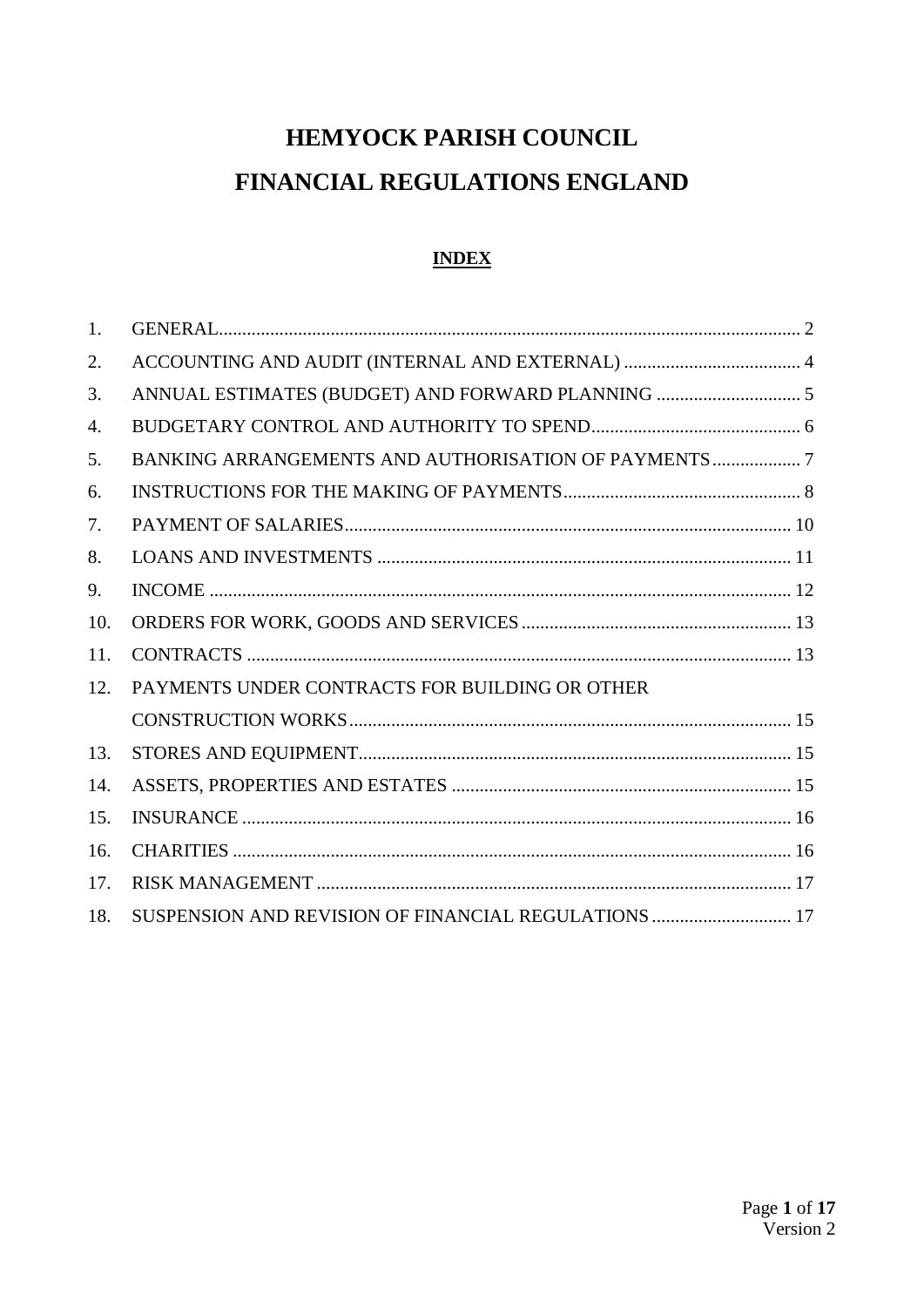These Financial Regulations were adopted by the Council at its Meeting held on  $7<sup>th</sup>$  December 2016.

### <span id="page-1-0"></span>**1. GENERAL**

- 1.1. These financial regulations govern the conduct of financial management by the council and may only be amended or varied by resolution of the council. Financial regulations are one of the council's three governing policy documents providing procedural guidance for members and officers. Financial regulations must be observed in conjunction with the council's standing orders and any individual financial regulations relating to contracts.
- 1.2. The council is responsible in law for ensuring that its financial management is adequate and effective and that the council has a sound system of internal control which facilitates the effective exercise of the council's functions, including arrangements for the management of risk.
- 1.3. The council's accounting control systems must include measures:
	- for the timely production of accounts;
	- that provide for the safe and efficient safeguarding of public money;
	- to prevent and detect inaccuracy and fraud; and
	- identifying the duties of officers.
- 1.4. These financial regulations demonstrate how the council meets these responsibilities and requirements.
- 1.5. At least once a year, prior to approving the Annual Governance Statement, the council must review the effectiveness of its system of internal control which shall be in accordance with proper practices.
- 1.6. A breach of these Regulations by an employee is gross misconduct.
- 1.7. Members of Council are expected to follow the instructions within these Regulations and not to entice employees to breach them. Failure to follow instructions within these Regulations brings the office of councillor into disrepute.
- 1.8. The Responsible Financial Officer (RFO) holds a statutory office to be appointed by the council. The Clerk has been appointed as RFO for this council and these regulations will apply accordingly.
- 1.9. The RFO;
	- acts under the policy direction of the council;
	- administers the council's financial affairs in accordance with all Acts, Regulations and proper practices;
	- determines on behalf of the council its accounting records and accounting control systems;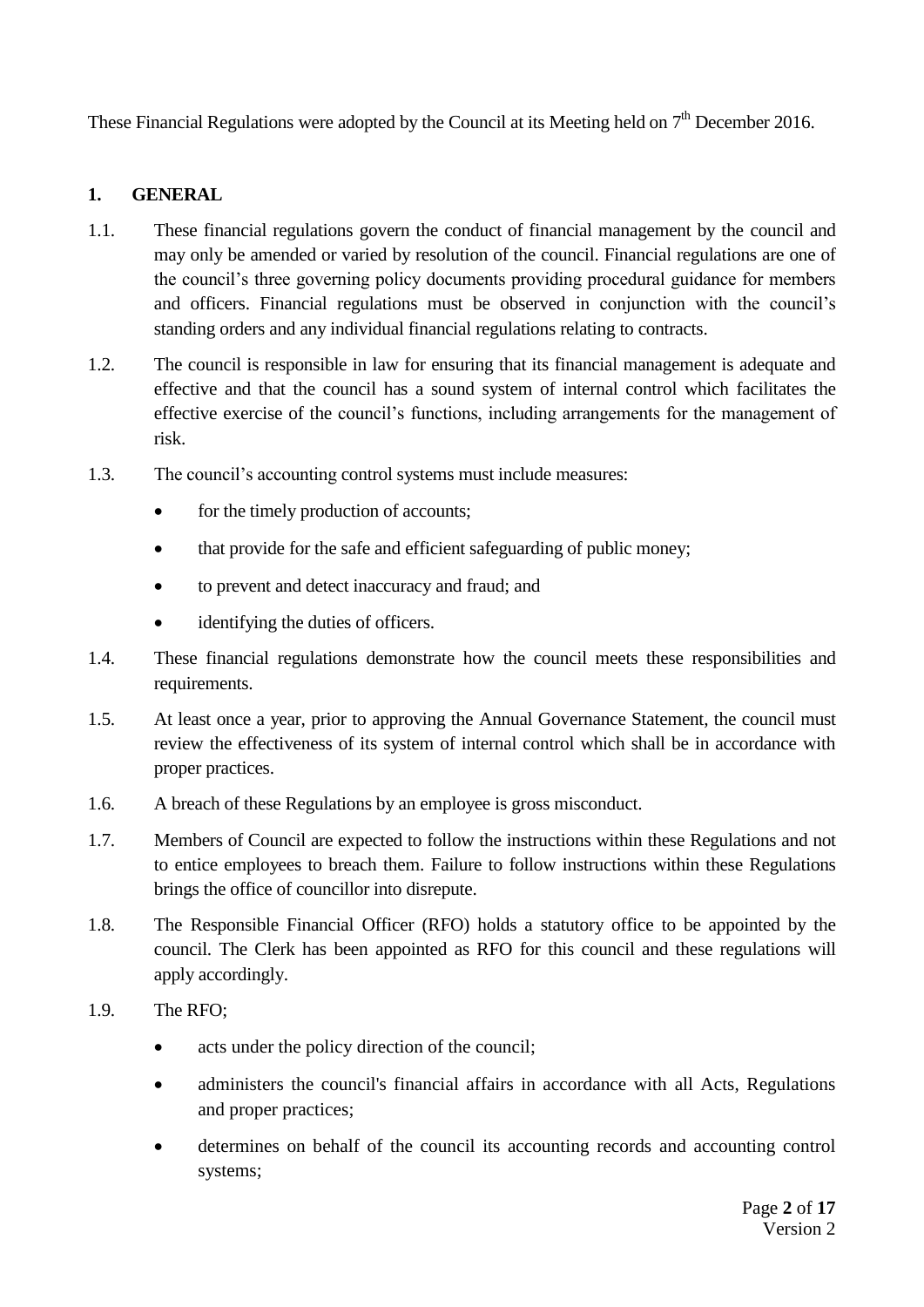- ensures the accounting control systems are observed;
- maintains the accounting records of the council up to date in accordance with proper practices;
- assists the council to secure economy, efficiency and effectiveness in the use of its resources; and
- produces financial management information as required by the council.
- 1.10. The accounting records determined by the RFO shall be sufficient to show and explain the council's transactions and to enable the RFO to ensure that any income and expenditure account and statement of balances, or record of receipts and payments and additional information, as the case may be, or management information prepared for the council from time to time comply with the Accounts and Audit Regulations<sup>1</sup>.
- 1.11. The accounting records determined by the RFO shall in particular contain:
	- entries from day to day of all sums of money received and expended by the council and the matters to which the income and expenditure or receipts and payments account relate;
	- a record of the assets and liabilities of the council; and
	- wherever relevant, a record of the council's income and expenditure in relation to claims made, or to be made, for any contribution, grant or subsidy.
- 1.12. The accounting control systems determined by the RFO shall include:
	- procedures to ensure that the financial transactions of the council are recorded as soon as reasonably practicable and as accurately and reasonably as possible;
	- procedures to enable the prevention and detection of inaccuracies and fraud and the ability to reconstruct any lost records;
	- identification of the duties of officers dealing with financial transactions and division of responsibilities of those officers in relation to significant transactions;
	- procedures to ensure that uncollectable amounts, including any bad debts are not submitted to the council for approval to be written off except with the approval of the RFO and that the approvals are shown in the accounting records; and
	- measures to ensure that risk is properly managed.
- 1.13. The council is not empowered by these Regulations or otherwise to delegate certain specified decisions. In particular any decision regarding:
	- setting the final budget or the precept (council tax requirement);
	- approving accounting statements;

<sup>1</sup> <sup>1</sup> Accounts and Audit (England) Regulations 2011/817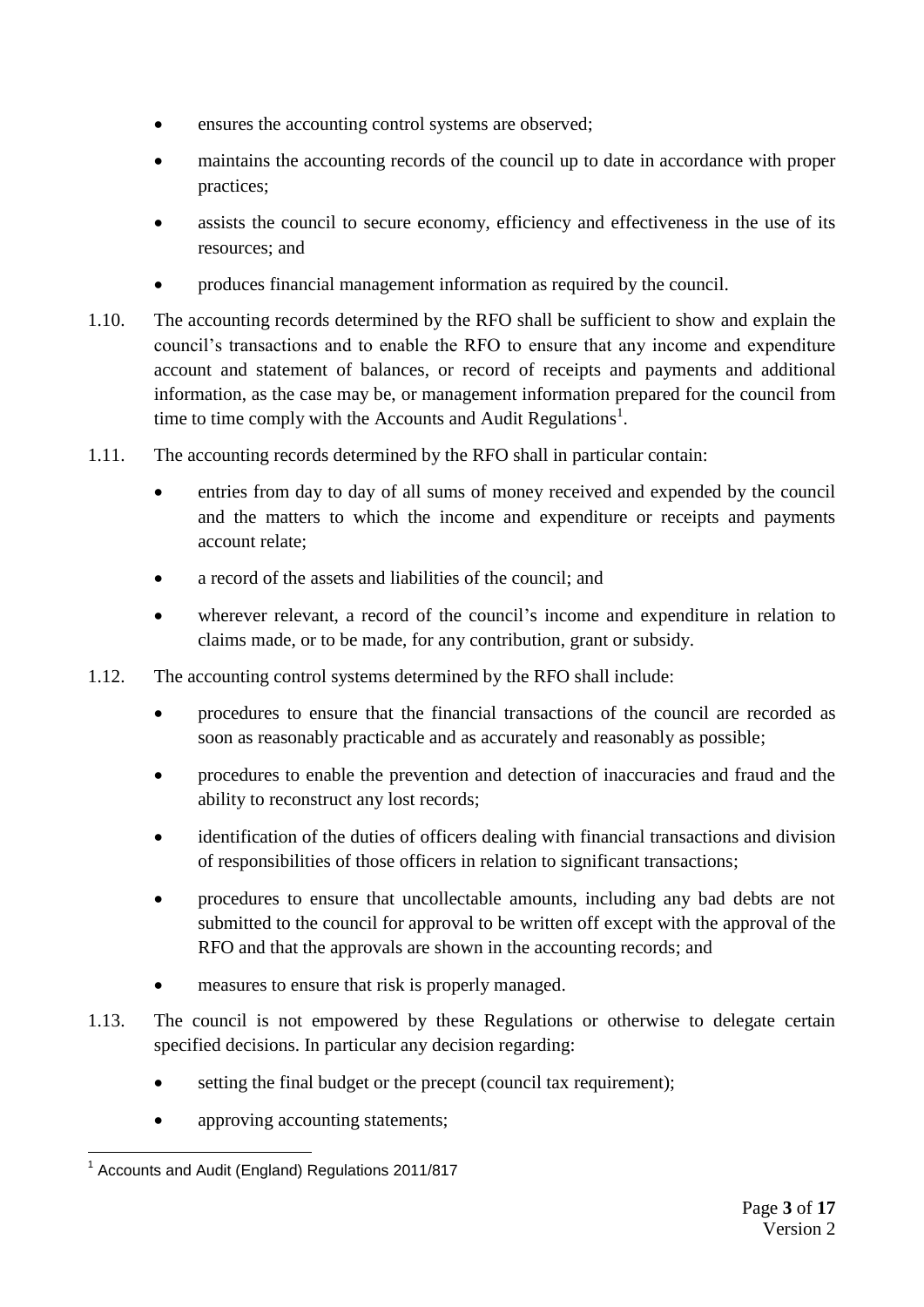- approving an annual governance statement;
- borrowing;
- writing off bad debts;
- declaring eligibility for the General Power of Competence; and
- addressing recommendations in any report from the internal or external auditors,

shall be a matter for the full council only.

- 1.14. In addition the council must:
	- determine and keep under regular review the bank mandate for all council bank accounts;
	- approve any grant or a single commitment in excess of £5,000; and
	- in respect of the annual salary for any employee have regard to recommendations about annual salaries of employees made by the relevant committee in accordance with its terms of reference.
- 1.15. In these financial regulations, references to the Accounts and Audit Regulations or 'the regulations' shall mean the regulations issued under the provisions of section 27 of the Audit Commission Act 1998, or any superseding legislation, and then in force unless otherwise specified.

In these financial regulations the term 'proper practice' or 'proper practices' shall refer to guidance issued in *Governance and Accountability for Local Councils - a Practitioners' Guide (England)* issued by the Joint Practitioners Advisory Group (JPAG), available from the websites of NALC and the Society for Local Council Clerks (SLCC).

# <span id="page-3-0"></span>**2. ACCOUNTING AND AUDIT (INTERNAL AND EXTERNAL)**

- 2.1. All accounting procedures and financial records of the council shall be determined by the RFO in accordance with the Accounts and Audit Regulations, appropriate guidance and proper practices.
- 2.2. On a regular basis, at least once in each quarter, and at each financial year end, a member other than the Chairman shall be appointed to verify bank reconciliations (for all accounts) produced by the RFO. The member shall sign the reconciliations and the original bank statements (or similar document) as evidence of verification. This activity shall on conclusion be reported, including any exceptions, to and noted by the council.
- 2.3. The RFO shall complete the annual statement of accounts, annual report, and any related documents of the council contained in the Annual Return (as specified in proper practices) as soon as practicable after the end of the financial year and having certified the accounts shall submit them and report thereon to the council within the timescales set by the Accounts and Audit Regulations.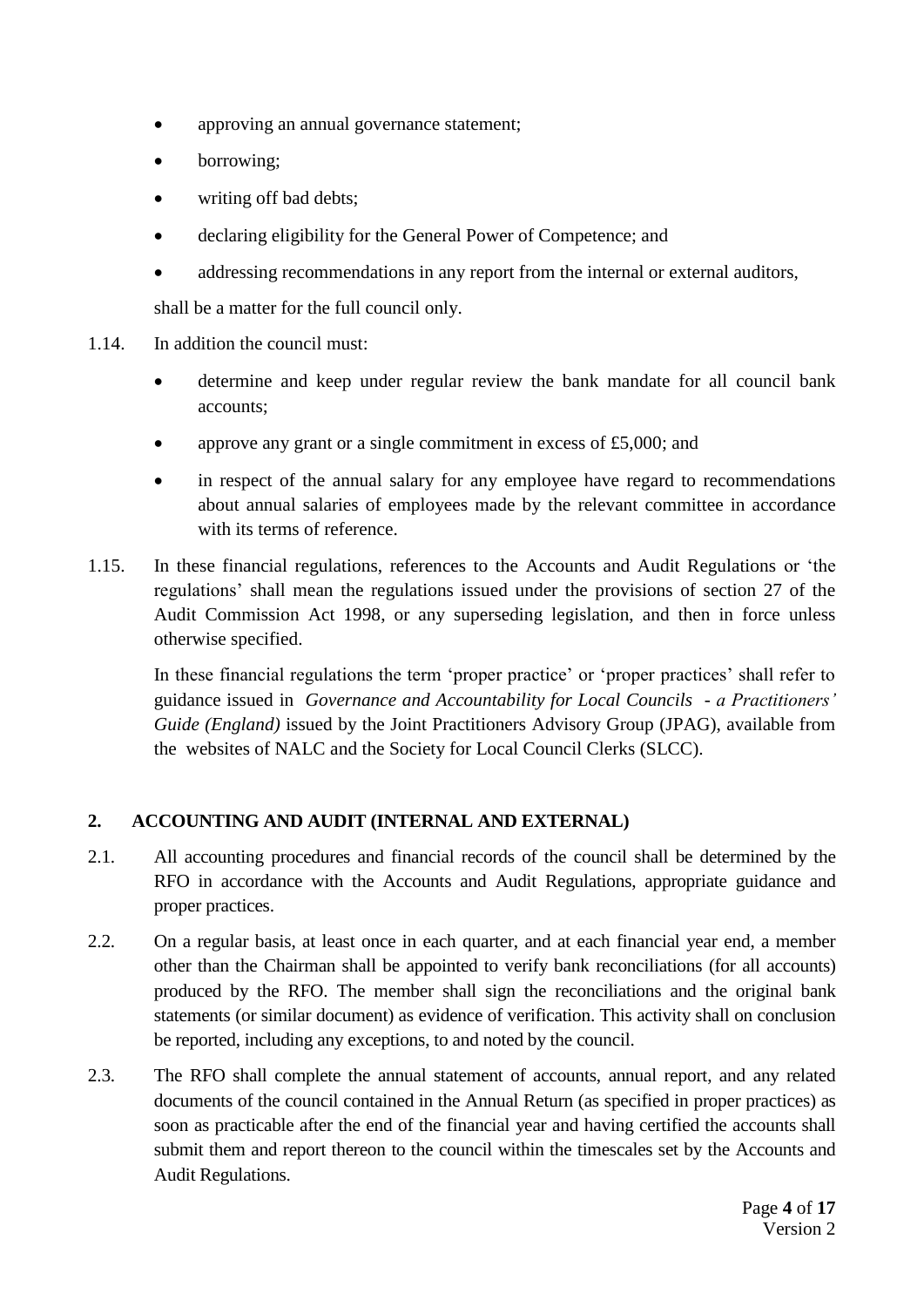- 2.4. The council shall ensure that there is an adequate and effective system of internal audit of its accounting records, and of its system of internal control in accordance with proper practices. Any officer or member of the council shall make available such documents and records as appear to the council to be necessary for the purpose of the audit and shall, as directed by the council, supply the RFO, internal auditor, or external auditor with such information and explanation as the council considers necessary for that purpose.
- 2.5. The internal auditor shall be appointed by and shall carry out the work in relation to internal controls required by the council in accordance with proper practices.
- 2.6. The internal auditor shall:
	- be competent and independent of the financial operations of the council;
	- report to council in writing, or in person, on a regular basis with a minimum of one annual written report during each financial year;
	- to demonstrate competence, objectivity and independence, be free from any actual or perceived conflicts of interest, including those arising from family relationships; and
	- have no involvement in the financial decision making, management or control of the council.
- 2.7. Internal or external auditors may not under any circumstances:
	- perform any operational duties for the council;
	- initiate or approve accounting transactions; or
	- direct the activities of any council employee, except to the extent that such employees have been appropriately assigned to assist the internal auditor.
- 2.8. For the avoidance of doubt, in relation to internal audit the terms 'independent' and 'independence' shall have the same meaning as is described in proper practices.
- 2.9. The RFO shall make arrangements for the exercise of electors' rights in relation to the accounts including the opportunity to inspect the accounts, books, and vouchers and display or publish any notices and statements of account required by Audit Commission Act 1998, or any superseding legislation, and the Accounts and Audit Regulations.
- 2.10. The RFO shall, without undue delay, bring to the attention of all councillors any correspondence or report from internal or external auditors.

#### <span id="page-4-0"></span>**3. ANNUAL ESTIMATES (BUDGET) AND FORWARD PLANNING**

3.1. Each committee (if any) shall review its three year forecast of revenue and capital receipts and payments. Having regard to the forecast, it shall thereafter formulate and submit proposals for the following financial year to the council not later than the end of November each year including any proposals for revising the forecast.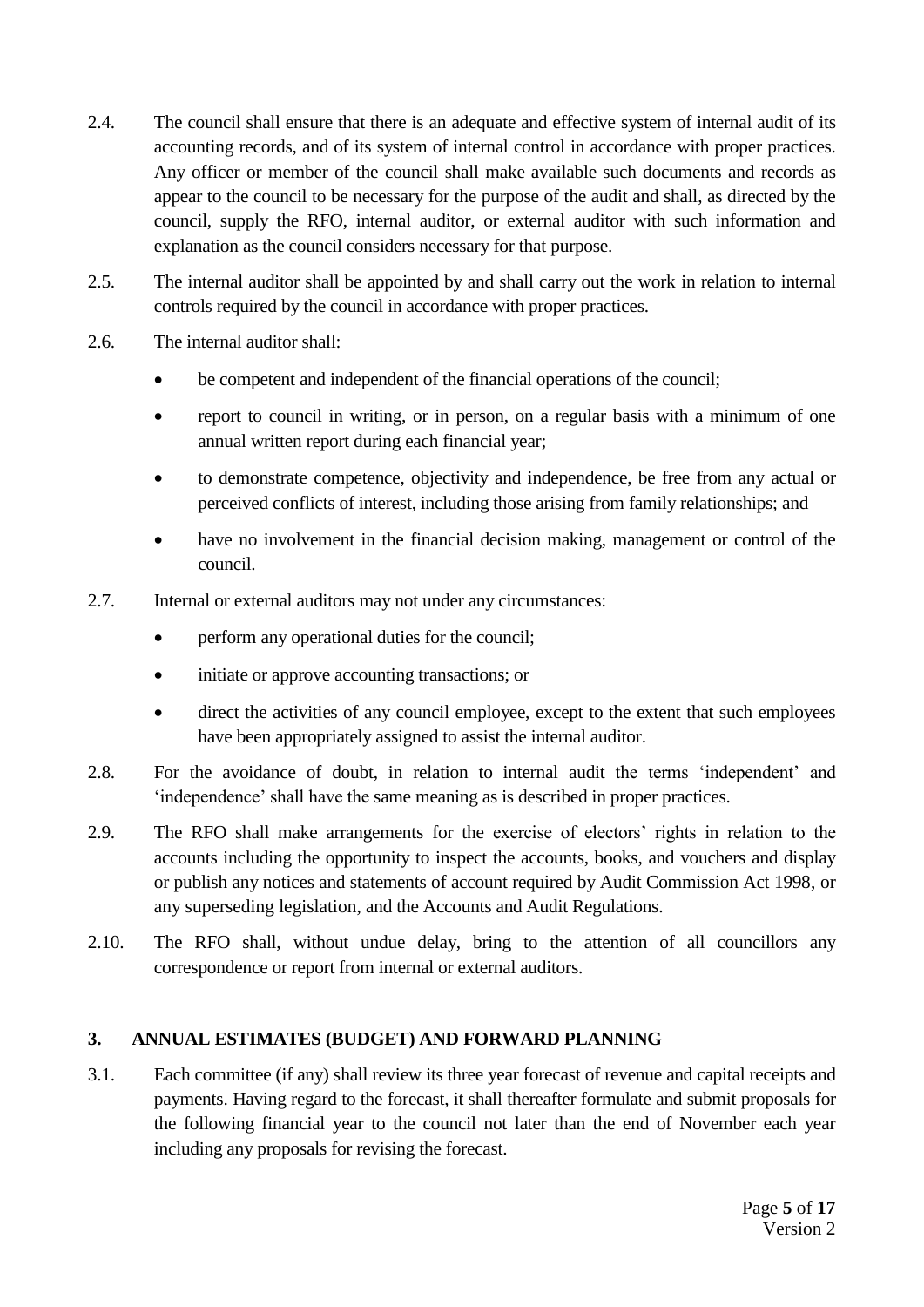- 3.2. The RFO must each year, by no later than November, prepare detailed estimates of all receipts and payments including the use of reserves and all sources of funding for the following financial year in the form of a budget to be considered by the council.
- 3.3. The council shall consider annual budget proposals in relation to the council's three year forecast of revenue and capital receipts and payments including recommendations for the use of reserves and sources of funding and update the forecast accordingly.
- 3.4. The council shall fix the precept (council tax requirement), and relevant basic amount of council tax to be levied for the ensuing financial year not later than by the end of January each year. The RFO shall issue the precept to the billing authority and shall supply each member with a copy of the approved annual budget.
- 3.5. The approved annual budget shall form the basis of financial control for the ensuing year.

#### <span id="page-5-0"></span>**4. BUDGETARY CONTROL AND AUTHORITY TO SPEND**

- 4.1. Expenditure on revenue items may be authorised up to the amounts included for that class of expenditure in the approved budget. This authority is to be determined by:
	- the council for all items over  $£5,000$ :
	- a duly delegated committee of the council for items over £500; or
	- the Clerk, in conjunction with Chairman of Council or Chairman of the appropriate committee, or councillor with responsibility for relevant project for any items below £500.

Such authority is to be evidenced by a minute or by an authorisation slip duly signed by the Clerk, and where necessary also by the appropriate Chairman.

Contracts may not be disaggregated to avoid controls imposed by these regulations.

- 4.2. No expenditure may be authorised that will exceed the amount provided in the revenue budget for that class of expenditure other than by resolution of the council, or duly delegated committee. During the budget year and with the approval of council having considered fully the implications for public services, unspent and available amounts may be moved to other budget headings or to an earmarked reserve as appropriate ('virement').
- 4.3. Unspent provisions in the revenue or capital budgets for completed projects shall not be carried forward to a subsequent year.
- 4.4. The salary budgets are to be reviewed at least annually in December for the following financial year and such review shall be evidenced by a hard copy schedule signed by the Clerk and the Chairman of Council or relevant committee. The RFO will inform committees of any changes impacting on their budget requirement for the coming year in good time.
- 4.5. In cases of extreme risk to the delivery of council services, the clerk may authorise revenue expenditure on behalf of the council which in the clerk's judgement it is necessary to carry out. Such expenditure includes repair, replacement or other work, whether or not there is any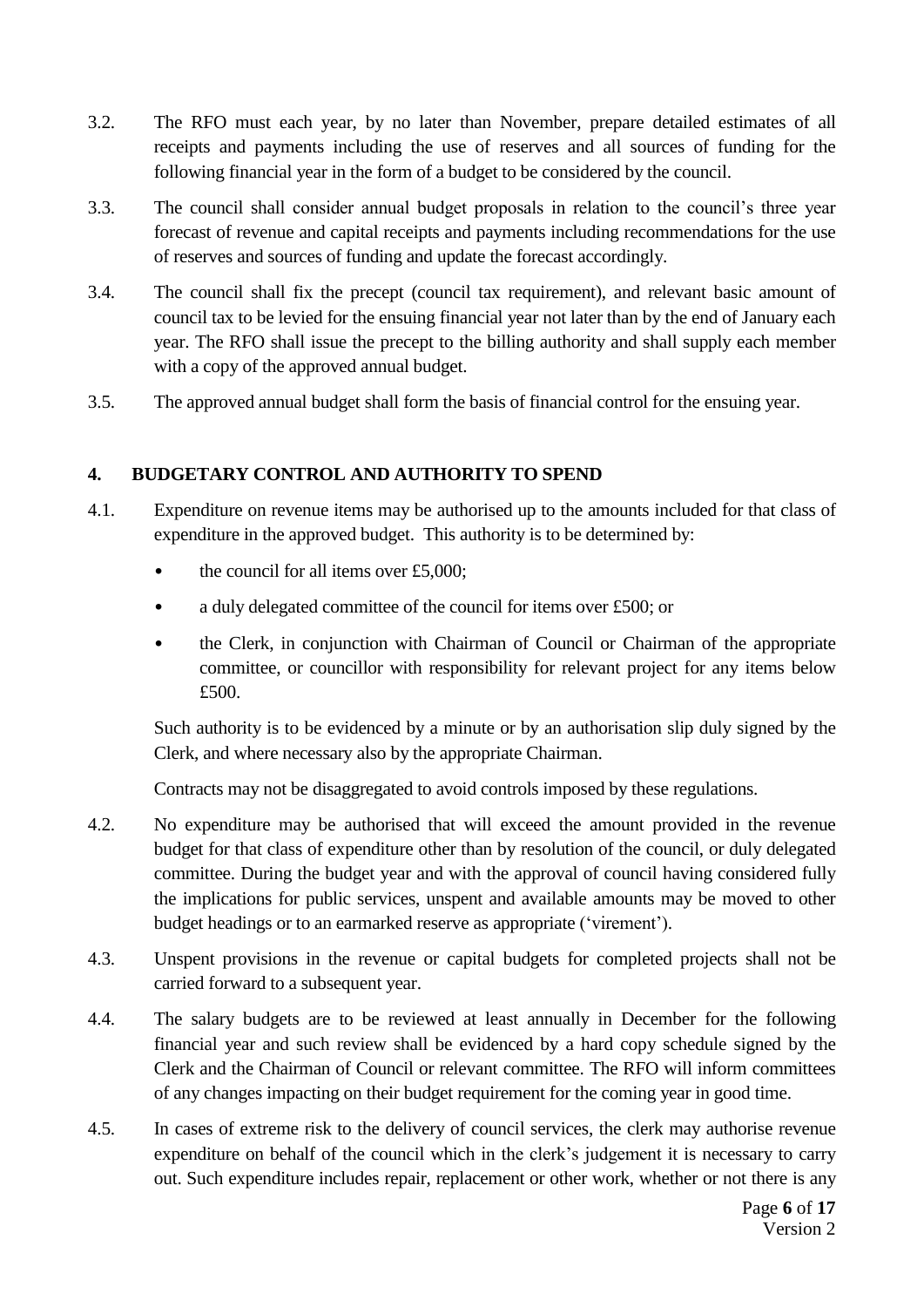budgetary provision for the expenditure, subject to a limit of £500. The Clerk shall report such action to the chairman as soon as possible and to the council as soon as practicable thereafter.

- 4.6. No expenditure shall be authorised in relation to any capital project and no contract entered into or tender accepted involving capital expenditure unless the council is satisfied that the necessary funds are available and the requisite borrowing approval has been obtained.
- 4.7. All capital works shall be administered in accordance with the council's standing orders and financial regulations relating to contracts.
- 4.8. The RFO shall regularly provide the council with a statement of receipts and payments to date under each head of the budgets, comparing actual expenditure to the appropriate date against that planned as shown in the budget. These statements are to be prepared at least at the end of each financial quarter and shall show explanations of material variances. For this purpose "material" shall be in excess of £100 or 15% of the budget.
- 4.9. Changes in earmarked reserves shall be approved by council as part of the budgetary control process.

# <span id="page-6-0"></span>**5. BANKING ARRANGEMENTS AND AUTHORISATION OF PAYMENTS**

- 5.1. The council's banking arrangements, including the bank mandate, shall be made by the RFO and approved by the council; banking arrangements may not be delegated to a committee. They shall be regularly reviewed for safety and efficiency.
- 5.2. The RFO shall prepare a schedule of payments requiring authorisation, forming part of the Agenda for the Meeting and, together with the relevant invoices, present the schedule to council. The council shall review the schedule for compliance and, having satisfied itself shall authorise payment by a resolution of the council. The approved schedule shall be ruled off and initialled by the Chairman of the Meeting. A detailed list of all payments shall be disclosed within or as an attachment to the minutes of the meeting at which payment was authorised. Personal payments (including salaries, wages, expenses and any payment made in relation to the termination of a contract of employment) may be summarised to remove public access to any personal information.
- 5.3. All invoices for payment shall be examined, verified and certified by the RFO to confirm that the work, goods or services to which each invoice relates has been received, carried out, examined and represents expenditure previously approved by the council.
- 5.4. The RFO shall examine invoices for arithmetical accuracy and analyse them to the appropriate expenditure heading. The RFO shall take all steps to pay all invoices submitted, and which are in order, at the next available council meeting.
- 5.5. The Clerk and RFO shall have delegated authority to authorise the payment of items only in the following circumstances:
	- a) If a payment is necessary to avoid a charge to interest under the Late Payment of Commercial Debts (Interest) Act 1998, and the due date for payment is before the next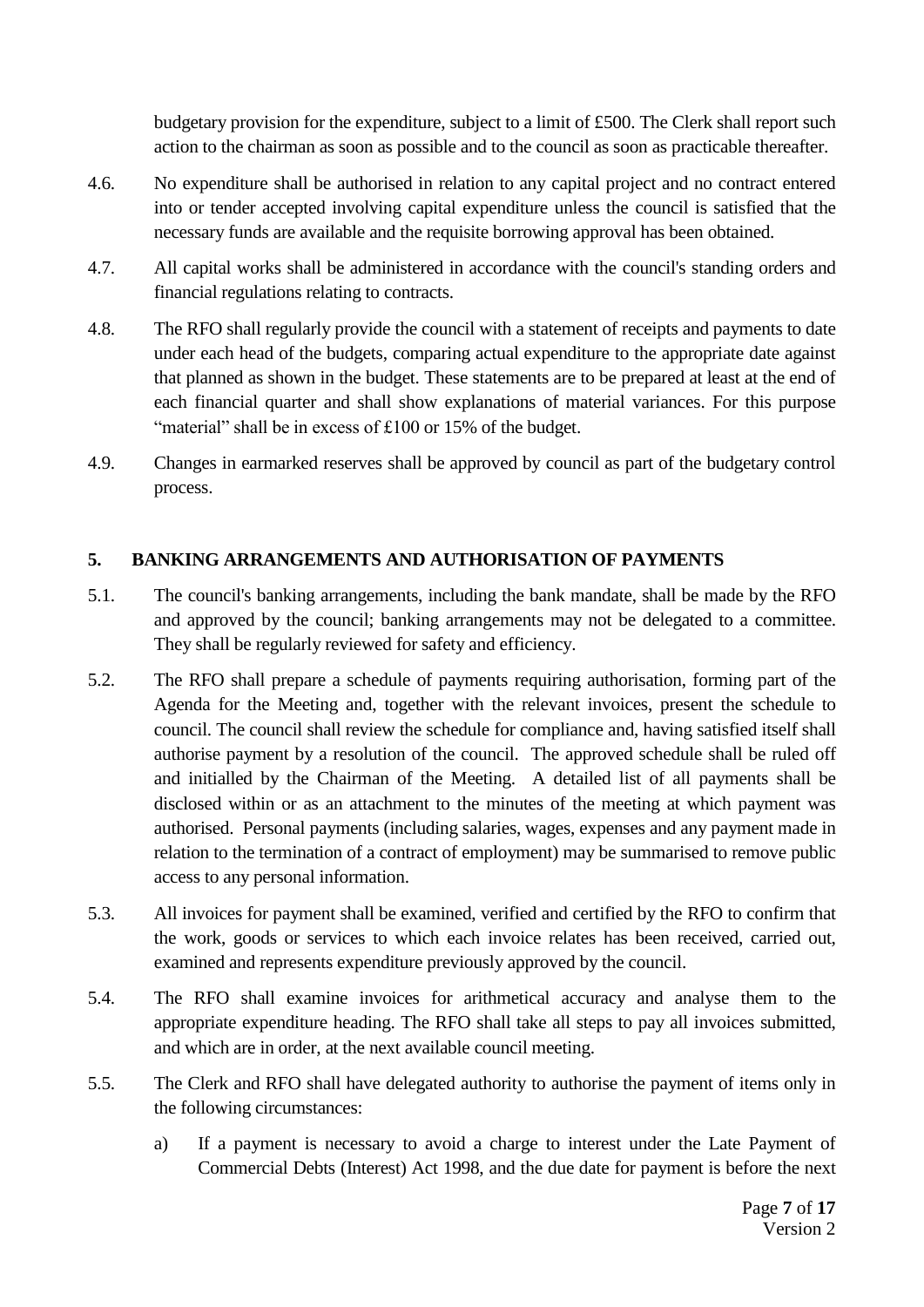scheduled Meeting of council, where the Clerk and RFO certify that there is no dispute or other reason to delay payment, provided that a list of such payments shall be submitted to the next appropriate meeting of council;

- b) An expenditure item authorised under 5.6 below (continuing contracts and obligations) provided that a list of such payments shall be submitted to the next appropriate meeting of council; or
- c) fund transfers within the councils banking arrangements up to the sum of  $£10,000$ , provided that a list of such payments shall be submitted to the next appropriate meeting of council.
- 5.6. For each financial year the Clerk and RFO shall draw up a list of due payments which arise on a regular basis as the result of a continuing contract, statutory duty, or obligation (such as but not exclusively, Salaries, PAYE and NI, Superannuation Fund and regular maintenance contracts and the like for which council, may authorise payment for the year provided that the requirements of regulation 4.1 (Budgetary Controls) are adhered to, provided also that a list of such payments shall be submitted to the next appropriate meeting of council.
- 5.7. A record of regular payments made under 5.6 above shall be drawn up and be signed by two members on each and every occasion when payment is authorised - thus controlling the risk of duplicated payments being authorised and / or made.
- 5.8. In respect of grants a duly authorised committee shall approve expenditure within any limits set by council and in accordance with any policy statement approved by council. Any Revenue or Capital Grant in excess of £5,000 shall before payment, be subject to ratification by resolution of the council.
- 5.9. Members are subject to the Code of Conduct that has been adopted by the council and shall comply with the Code and Standing Orders when a decision to authorise or instruct payment is made in respect of a matter in which they have a disclosable pecuniary or other interest, unless a dispensation has been granted.
- 5.10. The council will aim to rotate the duties of members in these Regulations so that onerous duties are shared out as evenly as possible over time.
- 5.11. Any changes in the recorded details of suppliers, such as bank account records, shall be approved in writing by a Member.

# <span id="page-7-0"></span>**6. INSTRUCTIONS FOR THE MAKING OF PAYMENTS**

- 6.1. The council will make safe and efficient arrangements for the making of its payments.
- 6.2. Following authorisation under Financial Regulation 5 above, the council, a duly delegated committee or, if so delegated, the Clerk or RFO shall give instruction that a payment shall be made.
- 6.3. All payments shall be effected by cheque or other instructions to the council's bankers, or otherwise, in accordance with a resolution of council.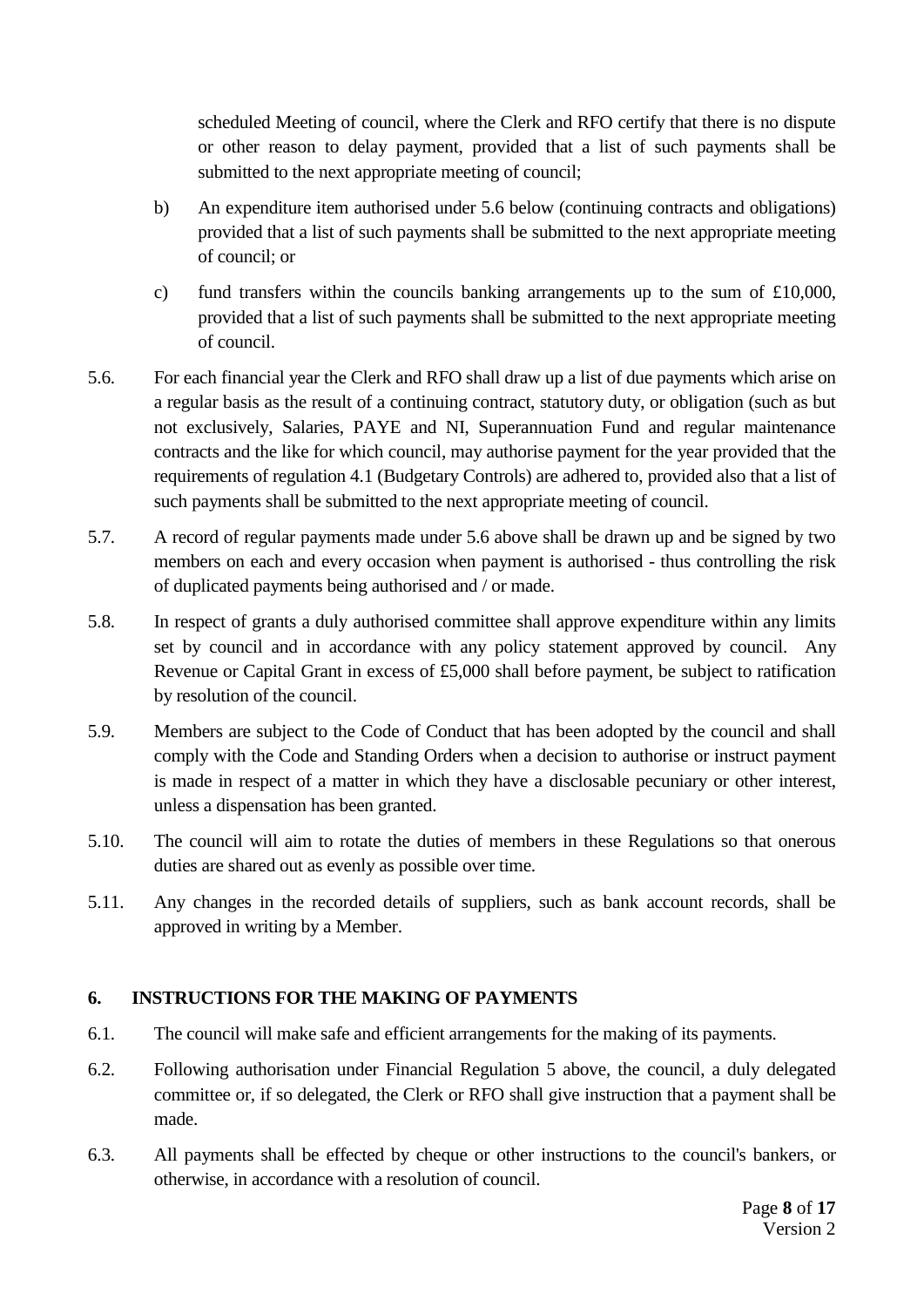- 6.4. Cheques or orders for payment drawn on the bank account in accordance with the schedule as presented to council or committee shall be signed/authorised by two members of council in accordance with a resolution instructing that payment. If a member who is also a bank signatory has declared a disclosable pecuniary interest, or has any other interest, in the matter in respect of which the payment is being made, that councillor shall be required to consider Standing Orders, and thereby determine whether it is appropriate and / or permissible to be a signatory to the transaction in question.
- 6.5. To indicate agreement of the details shown on the cheque or order for payment with the counterfoil and the invoice or similar documentation, the signatories shall each also initial the cheque counterfoil.
- 6.6. Cheques or orders for payment shall not normally be presented for signature other than at a council or committee meeting (including immediately before or after such a meeting). Any signatures obtained away from such meetings shall be reported to the council at the next convenient meeting.
- 6.7. If thought appropriate by the council, payment for utility supplies (energy, telephone and water) and any National Non-Domestic Rates may be made by variable direct debit provided that the instructions are signed by two members and any payments are reported to council as made. The approval of the use of a variable direct debit shall be renewed by resolution of the council at least every two years.
- 6.8. If thought appropriate by the council, payment for certain items (principally salaries) may be made by banker's standing order provided that the instructions are signed, or otherwise evidenced by two members are retained and any payments are reported to council as made. The approval of the use of a banker's standing order shall be renewed by resolution of the council at least every two years.
- 6.9. If thought appropriate by the council, payment for certain items may be made by BACS or CHAPS methods provided that the instructions for each payment are signed, or otherwise evidenced, by two authorised bank signatories are retained and any payments are reported to council as made. The approval of the use of BACS or CHAPS shall be renewed by resolution of the council at least every two years.
- 6.10. If thought appropriate by the council payment for certain items may be made by internet banking transfer provided evidence is retained showing which members approved the payment.
- 6.11. Where a computer requires use of a personal identification number (PIN) or other password(s), for access to the council's records on that computer, a note shall be made of the PIN and Passwords and shall be handed to and retained by the Chairman of Council in a sealed dated envelope. This envelope may not be opened other than in the presence of two other councillors. After the envelope has been opened, in any circumstances, the PIN and / or passwords shall be changed as soon as practicable. The fact that the sealed envelope has been opened, in whatever circumstances, shall be reported to all members immediately and formally to the next available meeting of the council. This will not be required for a member's personal computer used only for remote authorisation of bank payments.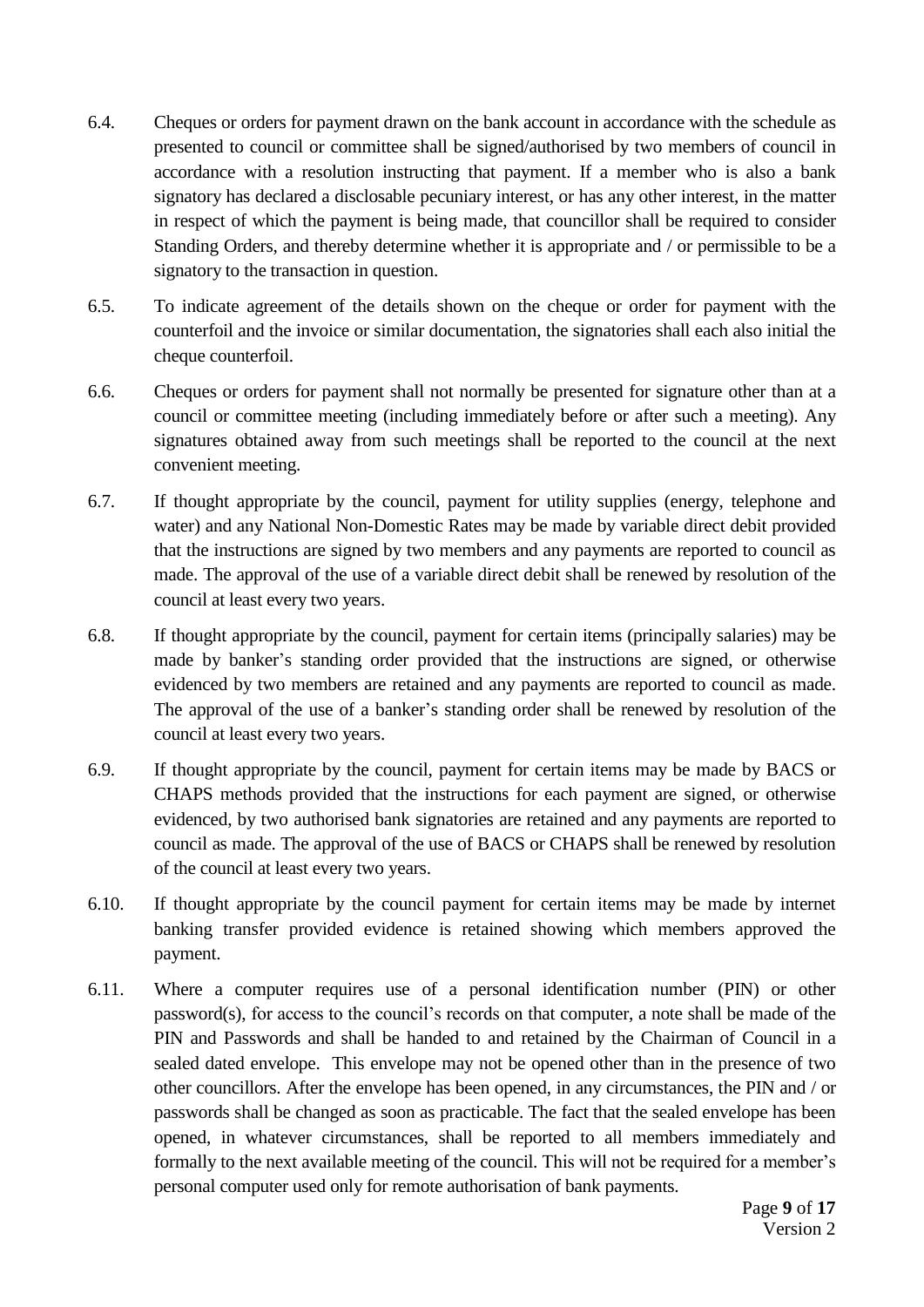- 6.12. No employee or councillor shall disclose any PIN or password, relevant to the working of the council or its bank accounts, to any person not authorised in writing by the council or a duly delegated committee.
- 6.13. Regular back-up copies of the records on any computer shall be made and shall be stored securely away from the computer in question, and preferably off site.
- 6.14. The council, and any members using computers for the council's financial business, shall ensure that anti-virus, anti-spyware and firewall, software with automatic updates, together with a high level of security, is used.
- 6.15. Where internet banking arrangements are made with any bank, the Clerk shall be appointed as the Service Administrator. The bank mandate approved by the council shall identify a number of councillors who will be authorised to approve transactions on those accounts. The bank mandate will state clearly the amounts of payments that can be instructed by the use of the Service Administrator alone, or by the Service Administrator with a stated number of approvals.
- 6.16. Access to any internet banking accounts will be directly to the access page (which may be saved under "favourites"), and not through a search engine or e-mail link. Remembered or saved passwords facilities must not be used on any computer used for council banking work. Breach of this Regulation will be treated as a very serious matter under these regulations.
- 6.17. Changes to account details for suppliers, which are used for internet banking may only be changed on written hard copy notification by the supplier and supported by hard copy authority for change signed by two of the Clerk and a councillor. A programme of regular checks of standing data with suppliers will be followed.
- 6.18. Any Debit Card issued for use will be specifically restricted to the Clerk and will also be restricted to a single transaction maximum value of £500 unless authorised by council or finance committee in writing before any order is placed.
- 6.19. A pre-paid debit card may be issued to employees with varying limits. These limits will be set by the council. Transactions and purchases made will be reported to the council and authority for topping-up shall be at the discretion of the council.
- 6.20. Any corporate credit card or trade card account opened by the council will be specifically restricted to use by the Clerk and shall be subject to automatic payment in full at each monthend. Personal credit or debit cards of members or staff shall not be used under any circumstances.
- 6.21. The council will not maintain any form of cash float. All cash received must be banked intact. Any payments made in cash by the Clerk (for example for postage or minor stationery items) shall be refunded on a regular basis, at least quarterly.

# <span id="page-9-0"></span>**7. PAYMENT OF SALARIES**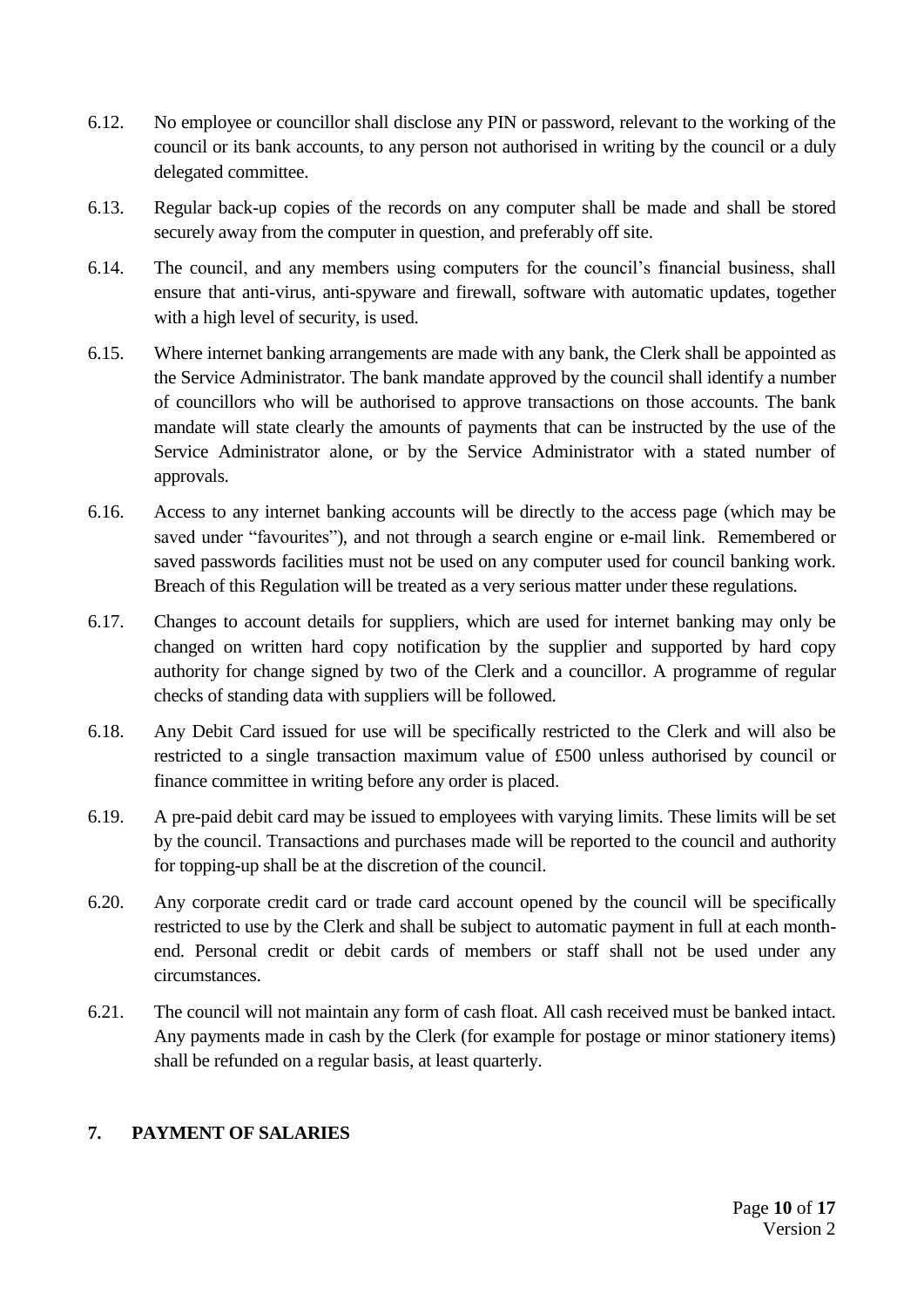- 7.1. As an employer, the council shall make arrangements to meet fully the statutory requirements placed on all employers by PAYE and National Insurance legislation. The payment of all salaries shall be made in accordance with payroll records and the rules of PAYE and National Insurance currently operating, and salary rates shall be as agreed by council, or duly delegated committee.
- 7.2. Payment of salaries and payment of deductions from salary such as may be required to be made for tax, national insurance and pension contributions, or similar statutory or discretionary deductions must be made in accordance with the payroll records and on the appropriate dates stipulated in employment contracts, provided that each payment is reported to the next available council meeting, as set out in these regulations above.
- 7.3. No changes shall be made to any employee's pay, emoluments, or terms and conditions of employment without the prior consent of the council.
- 7.4. Each and every payment to employees of net salary and to the appropriate creditor of the statutory and discretionary deductions shall be recorded in a separate confidential record (confidential cash book). This confidential record is not open to inspection or review (under the Freedom of Information Act 2000 or otherwise) other than:
	- a) by any councillor who can demonstrate a need to know;
	- b) by the internal auditor;
	- c) by the external auditor; or
	- d) by any person authorised under Audit Commission Act 1998, or any superseding legislation.
- 7.5. The total of such payments in each calendar month shall be reported with all other payments as made as may be required under these Financial Regulations, to ensure that only payments due for the period have actually been paid.
- 7.6. An effective system of personal performance management should be maintained for the senior officers.
- 7.7. Any termination payments shall be supported by a clear business case and reported to the council. Termination payments shall only be authorised by council.
- 7.8. Before employing interim staff the council must consider a full business case.

# <span id="page-10-0"></span>**8. LOANS AND INVESTMENTS**

- 8.1. All borrowings shall be effected in the name of the council, after obtaining any necessary borrowing approval. Any application for borrowing approval shall be approved by Council as to terms and purpose. The application for borrowing approval, and subsequent arrangements for the loan shall only be approved by full council.
- 8.2. Any financial arrangement which does not require formal borrowing approval from the Secretary of State/Welsh Assembly Government (such as Hire Purchase or Leasing of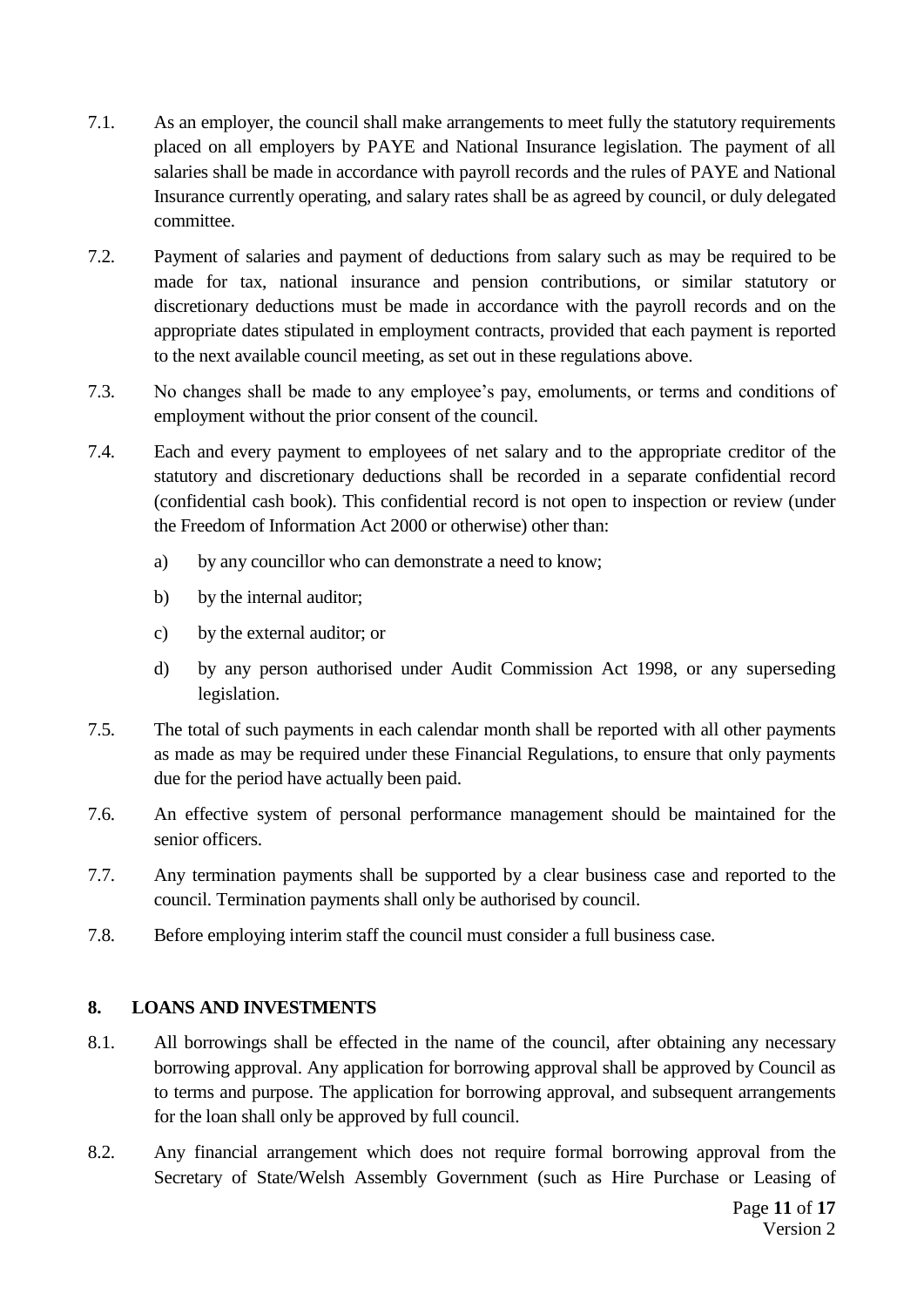tangible assets) shall be subject to approval by the full council. In each case a report in writing shall be provided to council in respect of value for money for the proposed transaction.

- 8.3. With the advent of internet banking all councillors will have 24 hour access to regular check bank statements of all accounts.
- 8.4. All loans and investments shall be negotiated in the name of the council and shall be for a set period in accordance with council policy.
- 8.5. The council shall consider the need for an Investment Strategy and Policy which, if drawn up, shall be in accordance with relevant regulations, proper practices and guidance. Any Strategy and Policy shall be reviewed by the council at least annually.
- 8.6. All investments of money under the control of the council shall be in the name of the council.
- 8.7. All investment certificates and other documents relating thereto shall be retained in the custody of the RFO.
- 8.8. Payments in respect of short term or long term investments, including transfers between bank accounts held in the same bank, or branch, shall be made in accordance with Regulation 5 (Authorisation of payments) and Regulation 6 (Instructions for payments).

#### <span id="page-11-0"></span>**9. INCOME**

- 9.1. The collection of all sums due to the council shall be the responsibility of and under the supervision of the RFO.
- 9.2. Particulars of all charges to be made for work done, services rendered or goods supplied shall be agreed annually by the council, notified to the RFO and the RFO shall be responsible for the collection of all accounts due to the council.
- 9.3. The council will review all fees and charges at least annually, following a report of the Clerk.
- 9.4. Any sums found to be irrecoverable and any bad debts shall be reported to the council and shall be written off in the year.
- 9.5. All sums received on behalf of the council shall be banked intact as directed by the RFO. In all cases, all receipts shall be deposited with the council's bankers with such frequency as the RFO considers necessary.
- 9.6. The origin of each receipt shall be entered on the paying-in slip.
- 9.7. Personal cheques shall not be cashed out of money held on behalf of the council.
- 9.8. The RFO shall promptly complete any VAT Return that is required. Any repayment claim due in accordance with VAT Act 1994 section 33 shall be made at least annually coinciding with the financial year end.
- 9.9. Where any significant sums of cash are regularly received by the council, the RFO shall take such steps as are agreed by the council to ensure that more than one person is present when the cash is counted in the first instance, that there is a reconciliation to some form of control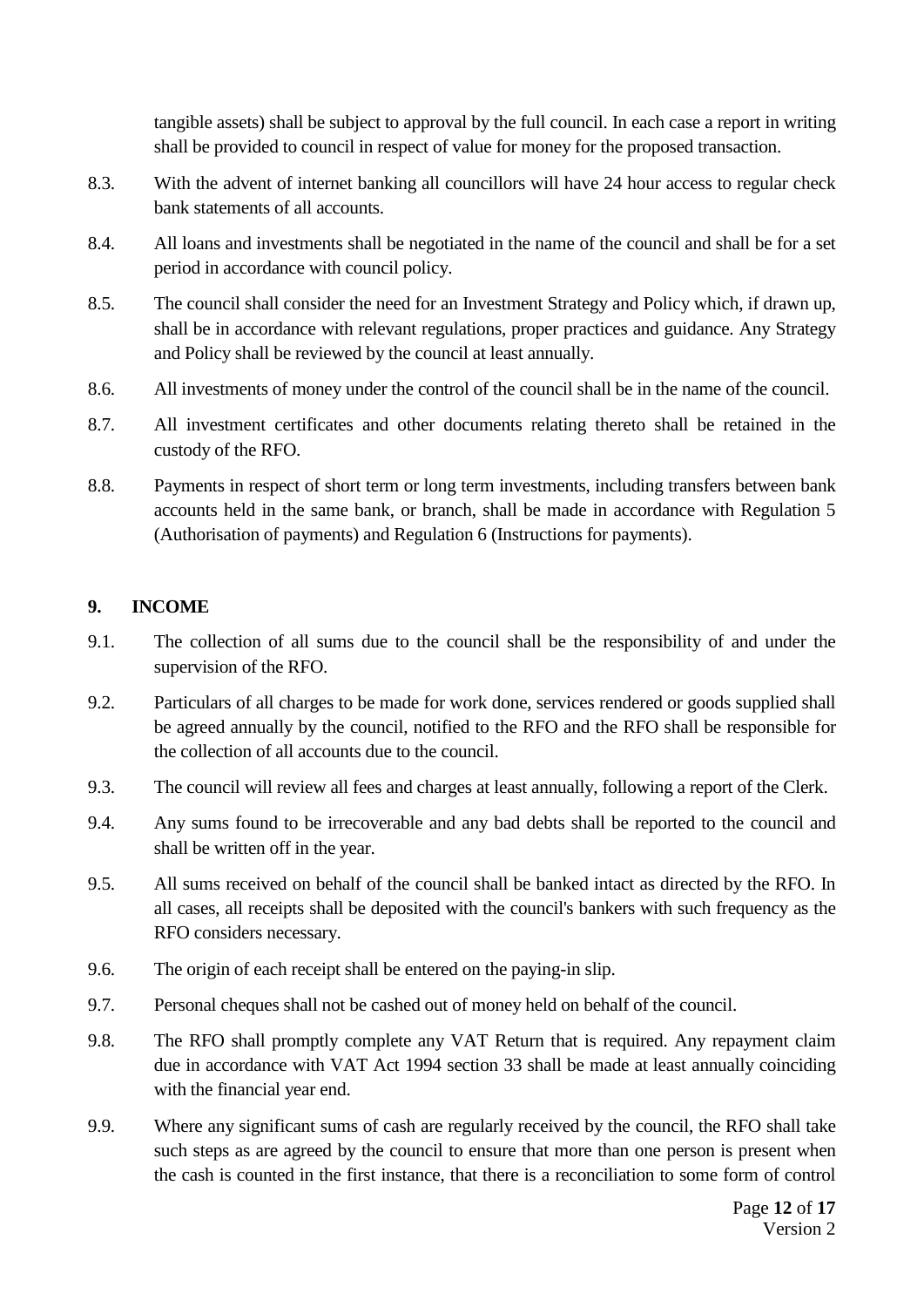such as ticket issues, and that appropriate care is taken in the security and safety of individuals banking such cash.

9.10. Any income arising which is the property of a charitable trust shall be paid into a charitable bank account. Instructions for the payment of funds due from the charitable trust to the council (to meet expenditure already incurred by the authority) will be given by the Managing Trustees of the charity meeting separately from any council meeting (see also Regulation 16 below)

#### <span id="page-12-0"></span>**10. ORDERS FOR WORK, GOODS AND SERVICES**

- 10.1. An official order or letter shall be issued for all work, goods and services unless a formal contract is to be prepared or an official order would be inappropriate. Copies of orders shall be retained.
- 10.2. Order books shall be controlled by the RFO.
- 10.3. All members and officers are responsible for obtaining value for money at all times. An officer issuing an official order shall ensure as far as reasonable and practicable that the best available terms are obtained in respect of each transaction, usually by obtaining three or more quotations or estimates from appropriate suppliers, subject to any *de minimis* provisions in Regulation 11.1 below.
- 10.4. A member may not issue an official order or make any contract on behalf of the council.
- 10.5. The RFO shall verify the lawful nature of any proposed purchase before the issue of any order, and in the case of new or infrequent purchases or payments, the RFO shall ensure that the statutory authority shall be reported to the meeting at which the order is approved so that the minutes can record the power being used.

# <span id="page-12-1"></span>**11. CONTRACTS**

- 11.1. Procedures as to contracts are laid down as follows:
	- a. Every contract shall comply with these financial regulations, and no exceptions shall be made otherwise than in an emergency provided that this regulation need not apply to contracts which relate to items (i) to (vi) below:

i.for the supply of gas, electricity, water, sewerage and telephone services;

- ii. for specialist services such as are provided by solicitors, accountants, surveyors and planning consultants;
- iii. for work to be executed or goods or materials to be supplied which consist of repairs to or parts for existing machinery or equipment or plant;
- iv. for work to be executed or goods or materials to be supplied which constitute an extension of an existing contract by the council;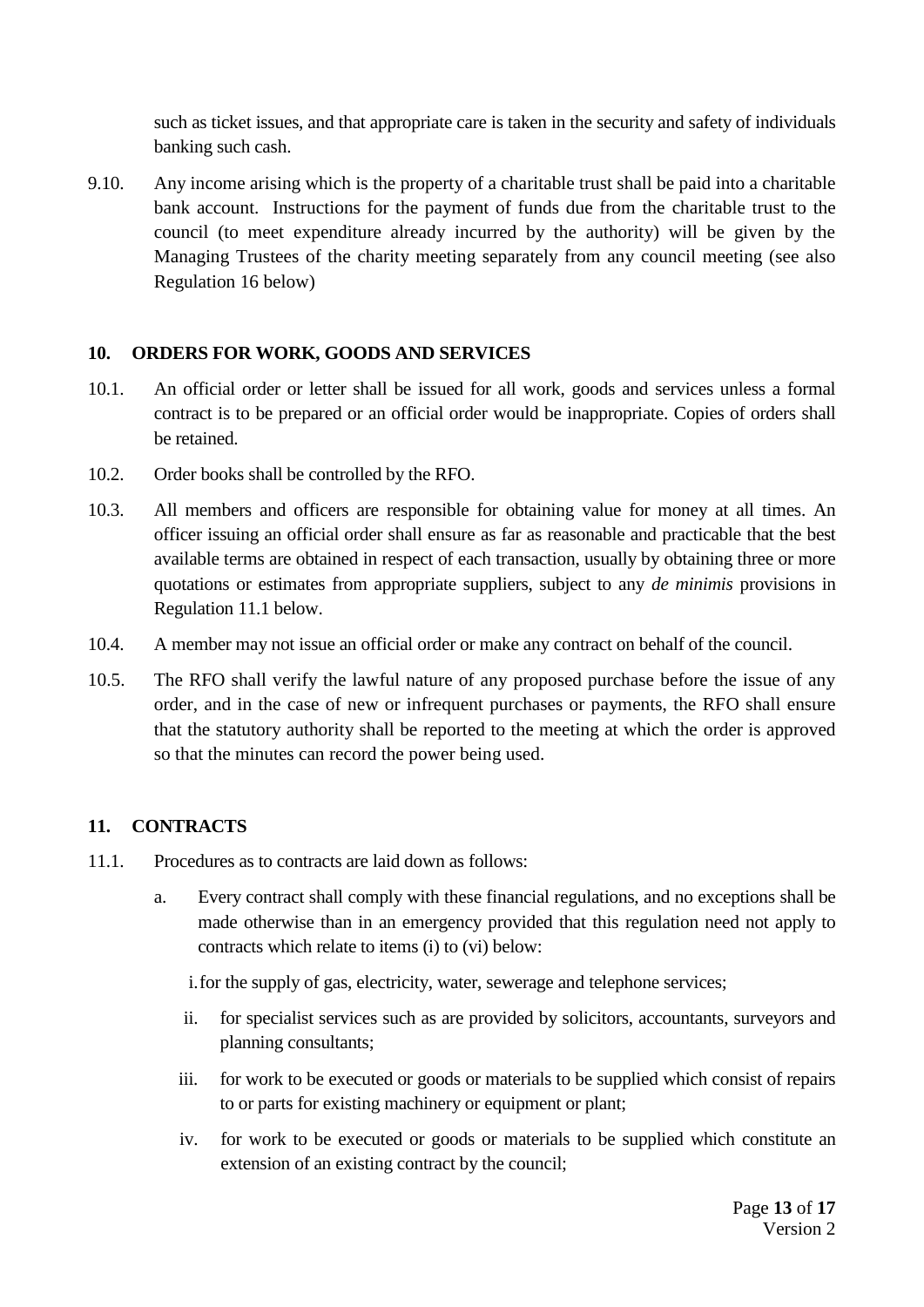- v. for additional audit work of the external auditor up to an estimated value of £500 (in excess of this sum the Clerk and RFO shall act after consultation with the Chairman and Vice Chairman of council); and
- vi. for goods or materials proposed to be purchased which are proprietary articles and / or are only sold at a fixed price.
- b. Where it is intended to enter into a contract exceeding  $£25,000$  in value for the supply of goods or materials or for the execution of works or specialist services other than such goods, materials, works or specialist services as are excepted as set out in paragraph (a) the Clerk shall invite tenders from at least three firms to be taken from the appropriate approved list and will publish the contract on the contracts finder website.
- c. When applications are made to waive financial regulations relating to contracts to enable a price to be negotiated without competition the reason shall be embodied in a recommendation to the council.
- d. Such invitation to tender shall state the general nature of the intended contract and the Clerk shall obtain the necessary technical assistance to prepare a specification in appropriate cases. The invitation shall in addition state that tenders must be addressed to the Clerk in the ordinary course of post. Each tendering firm shall be supplied with a specifically marked envelope in which the tender is to be sealed and remain sealed until the prescribed date for opening tenders for that contract.
- e. All sealed tenders shall be opened at the same time on the prescribed date by the Clerk in the presence of at least one member of council.
- f. If less than three tenders are received for contracts above  $\text{\pounds}25,000$  or if all the tenders are identical the council may make such arrangements as it thinks fit for procuring the goods or materials or executing the works.
- g. Any invitation to tender issued under this regulation shall be subject to Standing Order No 18, and shall refer to the terms of the Bribery Act 2010.
- h. When it is to enter into a contract of less than  $£25,000$  in value for the supply of goods or materials or for the execution of works or specialist services other than such goods, materials, works or specialist services as are excepted as set out in paragraph (a) the Clerk or RFO shall obtain 3 quotations (priced descriptions of the proposed supply); where the value is below £5,000 and above £100 the Clerk or RFO shall strive to obtain 3 estimates. Otherwise, Regulation 10 (3) above shall apply.
	- i. The council shall not be obliged to accept the lowest or any tender, quote or estimate.
	- j. Should it occur that the council, or duly delegated committee, does not accept any tender, quote or estimate, the work is not allocated and the council requires further pricing, provided that the specification does not change, no person shall be permitted to submit a later tender, estimate or quote who was present when the original decision making process was being undertaken.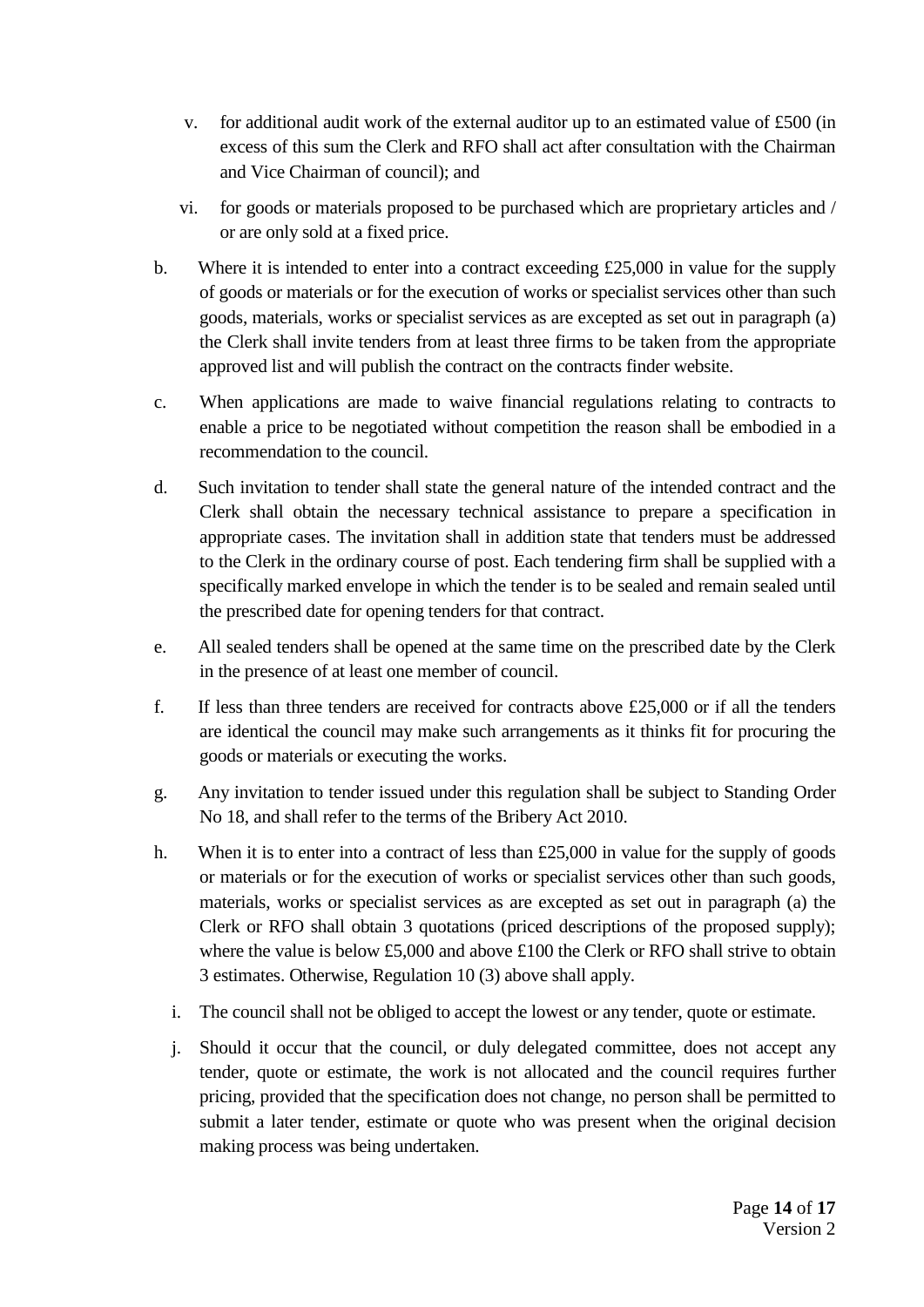k. The European Union Procurement Directive shall apply and the terms of the Public Contracts Regulations 2015 and the Utilities Contracts Regulations 2016 including thresholds shall be followed.

# <span id="page-14-0"></span>**12. PAYMENTS UNDER CONTRACTS FOR BUILDING OR OTHER CONSTRUCTION WORKS**

- 12.1. Payments on account of the contract sum shall be made within the time specified in the contract by the RFO upon authorised certificates of the architect or other consultants engaged to supervise the contract (subject to any percentage withholding as may be agreed in the particular contract).
- 12.2. Where contracts provide for payment by instalments the RFO shall maintain a record of all such payments. In any case where it is estimated that the total cost of work carried out under a contract, excluding agreed variations, will exceed the contract sum of 5% or more a report shall be submitted to the council.
- 12.3. Any variation to a contract or addition to or omission from a contract must be approved by the council and Clerk to the contractor in writing, the council being informed where the final cost is likely to exceed the financial provision.

#### <span id="page-14-1"></span>**13. STORES AND EQUIPMENT**

- 13.1. The officer in charge of each section shall be responsible for the care and custody of stores and equipment in that section.
- 13.2. Delivery notes shall be obtained in respect of all goods received into store or otherwise delivered and goods must be checked as to order and quality at the time delivery is made.
- 13.3. Stocks shall be kept at the minimum levels consistent with operational requirements.
- 13.4. The RFO shall be responsible for periodic checks of stocks and stores at least annually.

#### <span id="page-14-2"></span>**14. ASSETS, PROPERTIES AND ESTATES**

- 14.1. The Clerk shall make appropriate arrangements for the custody of all title deeds and Land Registry Certificates of properties held by the council. The RFO shall ensure a record is maintained of all properties held by the council, recording the location, extent, plan, reference, purchase details, nature of the interest, tenancies granted, rents payable and purpose for which held in accordance with Accounts and Audit Regulations.
- 14.2. No tangible moveable property shall be purchased or otherwise acquired, sold, leased or otherwise disposed of, without the authority of the council, together with any other consents required by law, save where the estimated value of any one item of tangible movable property does not exceed £250.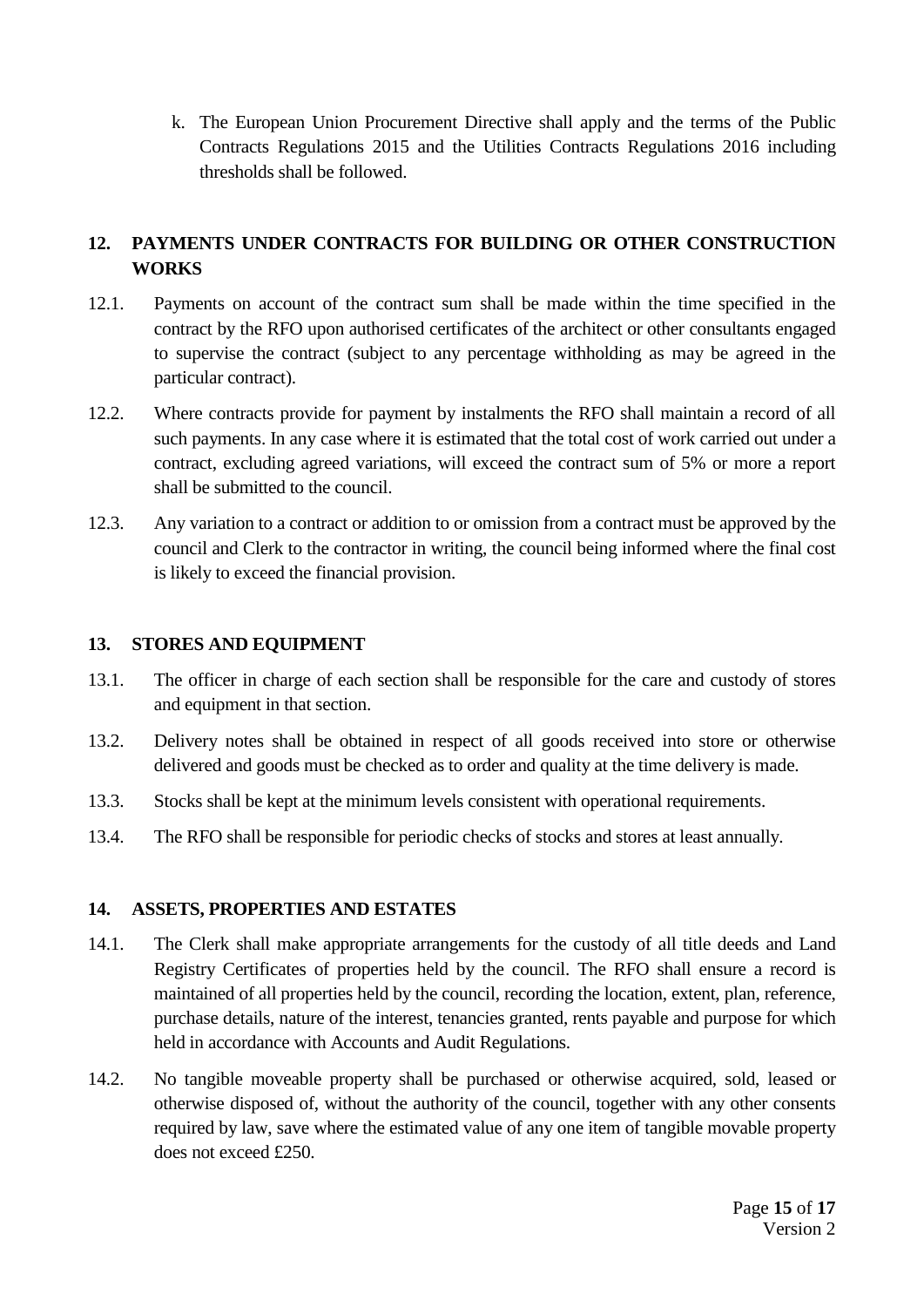- 14.3. No real property (interests in land) shall be sold, leased or otherwise disposed of without the authority of the council, together with any other consents required by law, In each case a report in writing shall be provided to council in respect of valuation and surveyed condition of the property (including matters such as planning permissions and covenants) together with a proper business case (including an adequate level of consultation with the electorate).
- 14.4. No real property (interests in land) shall be purchased or acquired without the authority of the full council. In each case a report in writing shall be provided to council in respect of valuation and surveyed condition of the property (including matters such as planning permissions and covenants) together with a proper business case (including an adequate level of consultation with the electorate).
- 14.5. Subject only to the limit set in Reg. 14.2 above, no tangible moveable property shall be purchased or acquired without the authority of the full council. In each case a report in writing shall be provided to council with a full business case.
- 14.6. The RFO shall ensure that an appropriate and accurate Register of Assets and Investments is kept up to date. The continued existence of tangible assets shown in the Register shall be verified at least annually, possibly in conjunction with a health and safety inspection of assets.

# <span id="page-15-0"></span>**15. INSURANCE**

- 15.1. Following the annual risk assessment (per Financial Regulation 17), the RFO shall effect all insurances and negotiate all claims on the council's insurers.
- 15.2. The Clerk shall give prompt notification to the RFO of all new risks, properties or vehicles which require to be insured and of any alterations affecting existing insurances.
- 15.3. The RFO shall keep a record of all insurances effected by the council and the property and risks covered thereby and annually review it.
- 15.4. The RFO shall be notified of any loss liability or damage or of any event likely to lead to a claim, and shall report these to council at the next available meeting.
- 15.5. All appropriate members and employees of the council shall be included in a suitable form of security or fidelity guarantee insurance which shall cover the maximum risk exposure as determined annually by the council, or duly delegated committee.

# <span id="page-15-1"></span>**16. CHARITIES**

16.1. Where the council is sole managing trustee of a charitable body the Clerk and RFO shall ensure that separate accounts are kept of the funds held on charitable trusts and separate financial reports made in such form as shall be appropriate, in accordance with Charity Law and legislation, or as determined by the Charity Commission. The Clerk and RFO shall arrange for any audit or independent examination as may be required by Charity Law or any Governing Document.